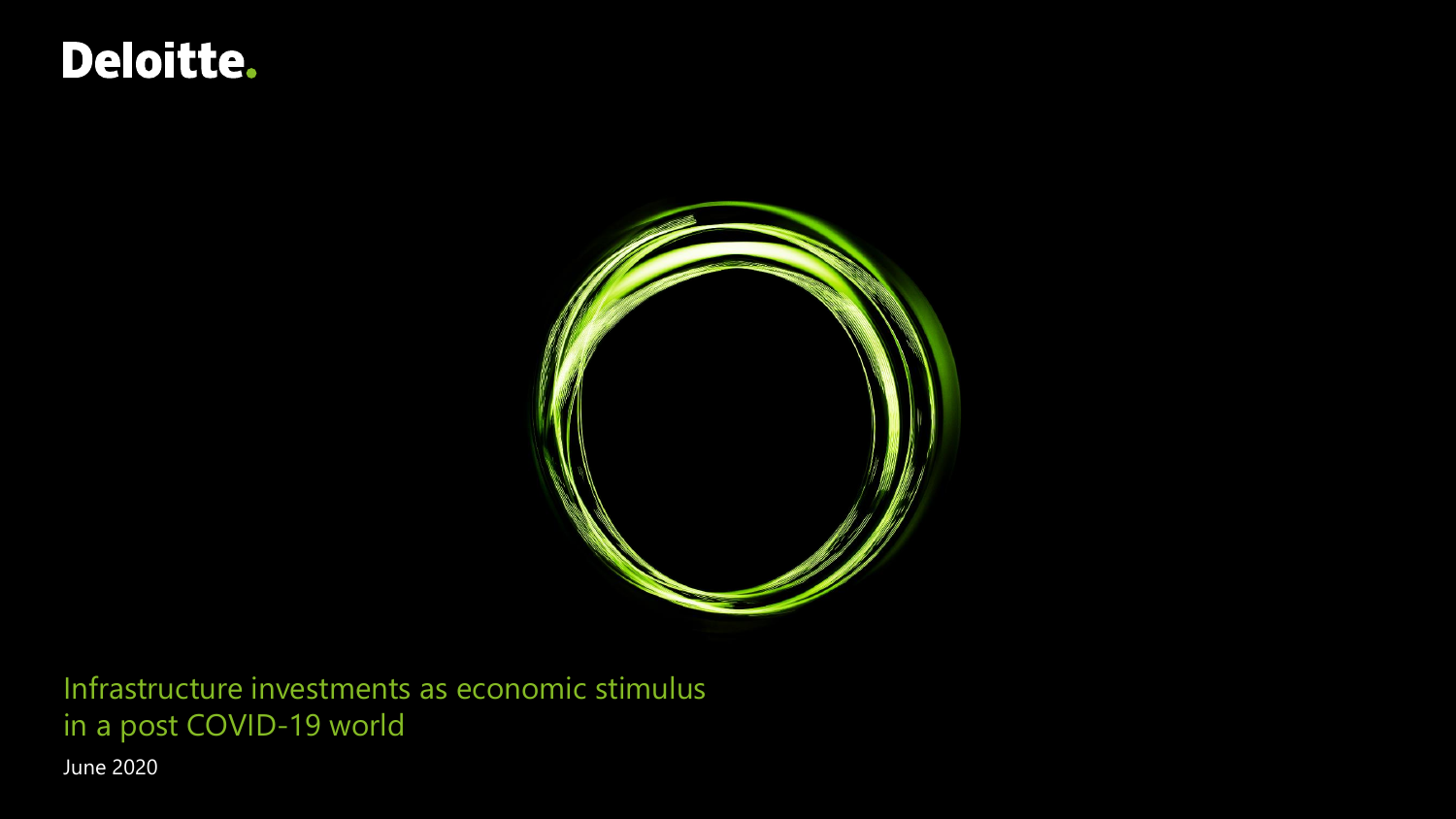# **Build back better**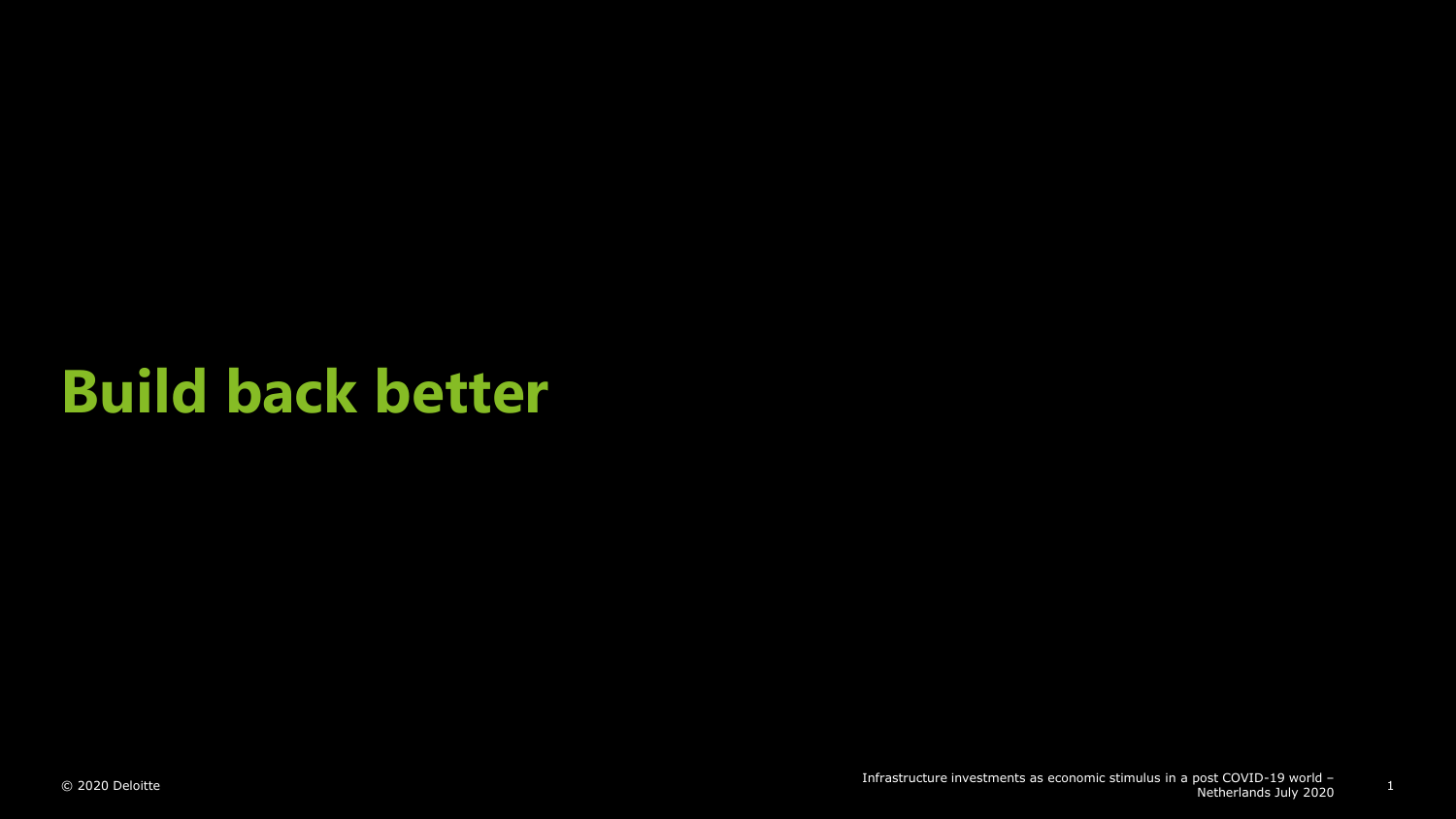## Introduction

The current COVID-19 crisis is having major impact on both individual citizens and businesses across the world. The retail and hospitality sector is currently affected the most due to the lockdowns but the impact is felt all across the market.<sup>1</sup> This Insight focusses on investment in infrastructure as one of the key tools to keep people employed, businesses afloat and to maintain the productive capacity of the economy as well as maintain, and possibly increase, the attractiveness as business location.

While much is unclear and uncertain at the moment, it stands beyond any doubt that the **economy is undergoing a severe impact** due to the recent COVID-19 -2 outbreak. As a result the economic growth forecast in the Netherlands for 2020 has been adjusted downwards by 5.4% from an earlier projection of +1.6%.<sup>2</sup>

Unless explicitly stimulated through public policy of the central government, the economic downturn will cause less initiation of infrastructure, capital and construction projects, and projects in the pipeline are being postponed. Projects that are under construction today, originate from plans that have been approved two years ago. When current construction plans will be postponed or canceled, severe effects will be felt in the future.<sup>3</sup>

This insight focusses on the added value of infrastructure projects, both large and small for the Dutch Economy. By applying global best practices we can **build back better together.**

**Chart 1: Analyst Forecast GDP Growth 2020 (% y-o-y)**



Source: OECD, Morgan Stanley, Rabobank, Merill Lynch, Oxford Economics, Goldman Sachs, IMF, Deloitte Weekly Global Economic update 23 March, ABN AMRO Insights 20 May

Source: 1. CBS; 2. ABN AMRO Insights; 3. Cobouw 2020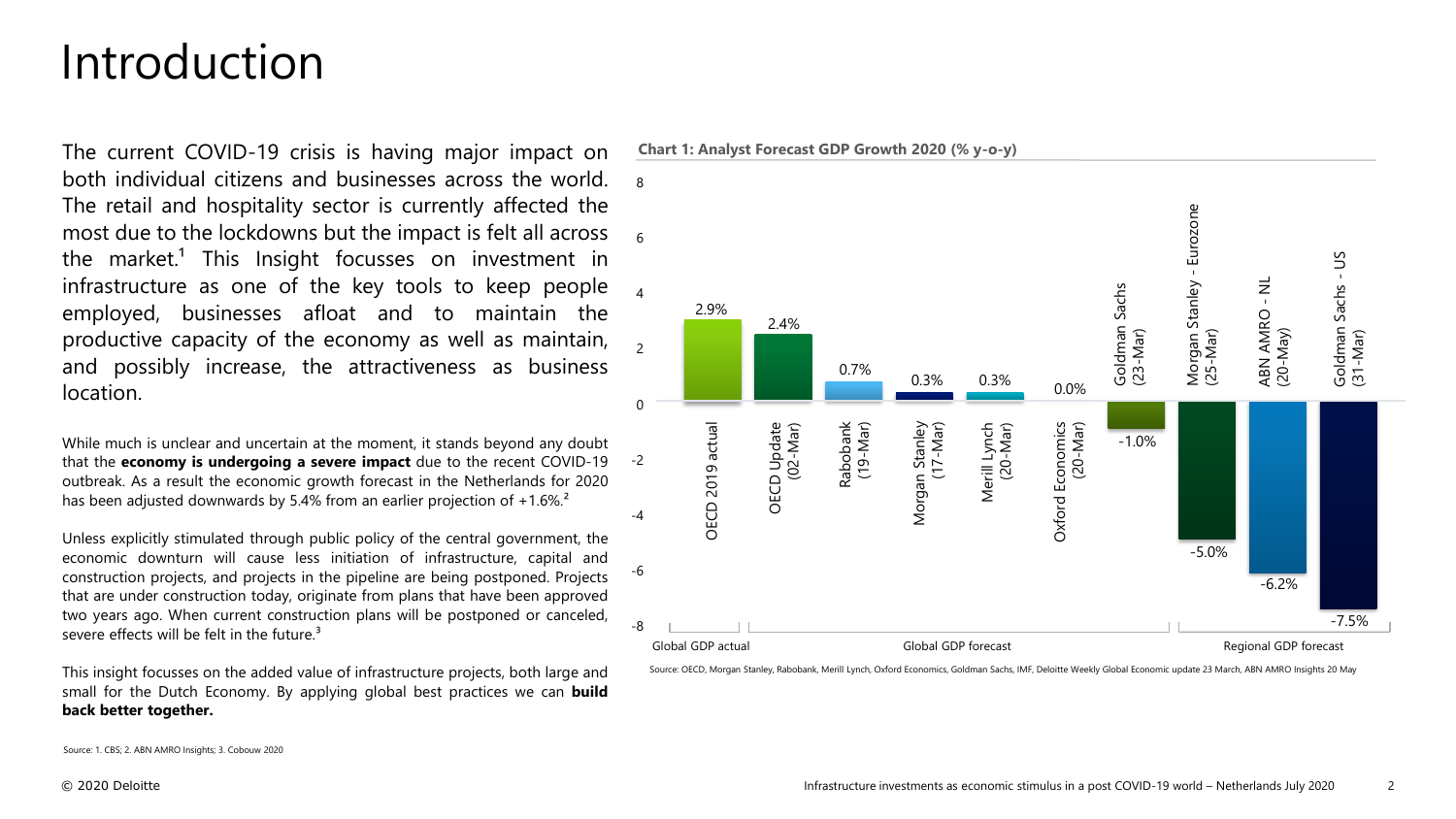## Contents

| Introduction                                      |   |
|---------------------------------------------------|---|
| Why do we need to invest in infrastructure today? | 4 |
| What can we do right now?                         | 5 |
| How can we make this happen?                      | 6 |
| Looking beyond the financial business case        |   |
| Conclusion                                        | 8 |
| How can Deloitte assist?                          |   |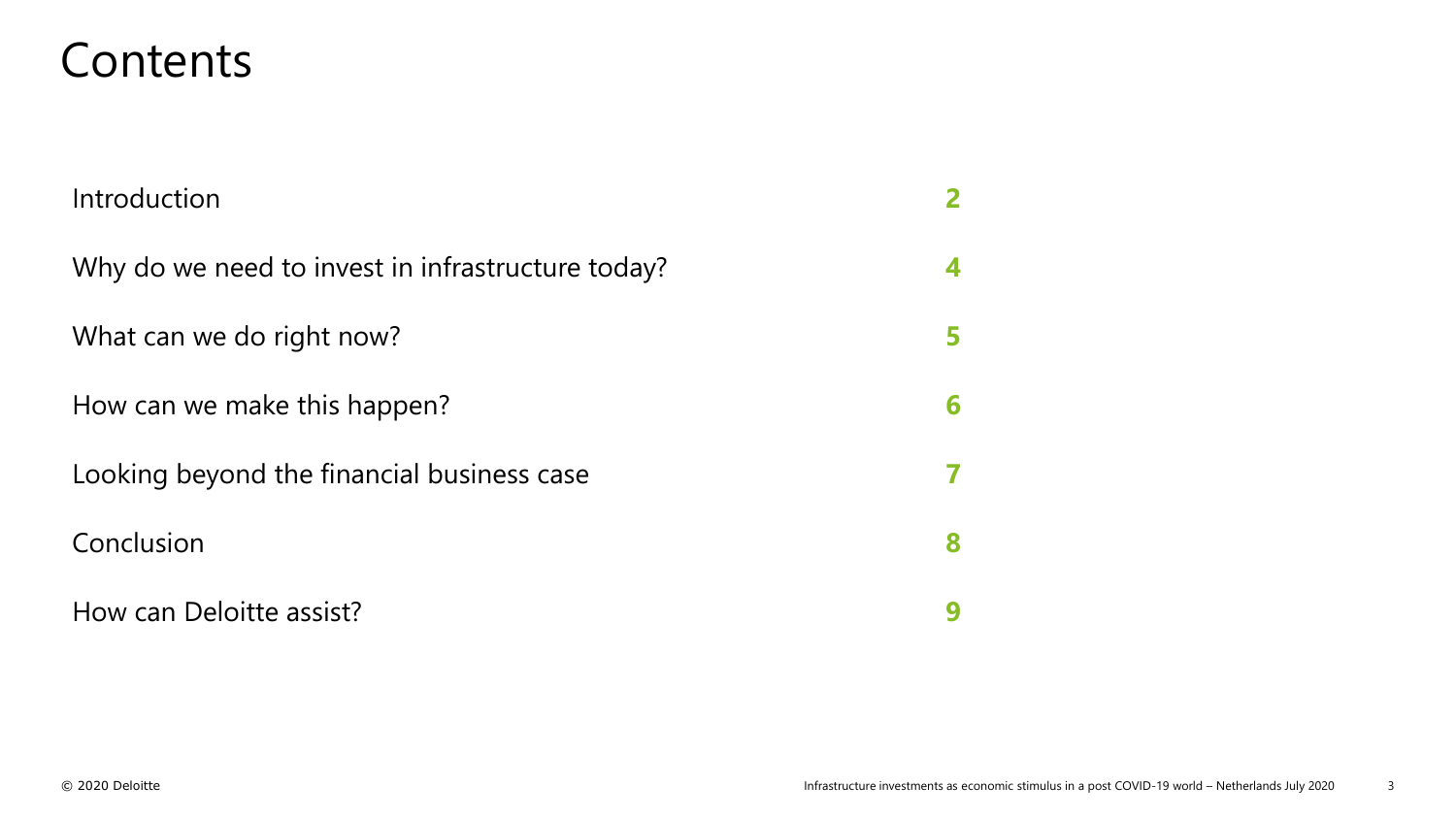# Why do we need to invest in infrastructure today?

COVID-19 has left deep marks in the global economy. Nevertheless, the strong downturn also comes with potential benefits. It offers an excellent opportunity to accelerate the transition to a climate-neutral economy and to combine it with economically sustainable recovery.

It has been shown that **investing in infrastructure is one of the key opportunities** to create jobs and drive the economy. The best known examples are the "New Deal" projects which were enacted by Roosevelt in 1933. This package of public works helped the U.S. Federal government survive the Great Depression by decreasing the employment rate by 10% in less then five years. Another example is the IMF<sup>1</sup>, that encouraged countries to invest in infrastructure to help create jobs and drive economic growth following the Global Financial Crisis at the end of 2008.

### **Downturn Dutch economy**

The construction sector in the Netherlands had a major downturn in Q1 of 2020 due to PFAS- and nitrogen measures (see definitions). The industry is in need of a new influx of capital and a continuance of the current pipeline. In essence to **shift the focus** to investing in infrastructure, improving efficiency, improving resilience and improving broader cross-sector economic impacts.

During the crisis in 2008 only a limited amount of money, especially compared to e.g. the UK, has been made available by the Dutch government to increase and accelerate investments in infrastructure and (residential) construction. Municipalities, provinces and regional water authorities developed their own plans. The momentum is now to **act as a collective government** and stimulate a sustainable future. Limited proactivity could lead to a prolonged financial downturn with large job losses as a direct result.

There is a role now for public entities (i.e. national, municipality, ports) **to fundamentally invest in sustainable infrastructure projects**. The investments will then not only contribute to drive the economy, but they will also support the transition to a more sustainable society. According to the New Climate Economy, sustainable investments create an economic advantage of at least \$26.000 billion worldwide by 2030, compared with business-as-usual. Analyses of the CPB<sup>2</sup> show that a sustainable future offers more jobs than a fossil future. If we invest in sustainable infrastructure now, things will return to **better than normal** after COVID-19 in The Netherlands.

3: Source: Infrastructure or accelerated capital spend as an economic stimulus, Deloitte Australia, 2020

### **Infrastructure as the tool to stimulate economy across the world**

It is therefore recommended to **develop a long term megaprojects strategy & accelerate projects that were already in the pipeline.³**

By building on projects that are already in the pipeline, and focusing on more than just economic benefits, but also for e.g. sustainability goals, governments can build back better:

- It is **during construction that megaprojects also have a huge economic impact** in terms of job creation and use of raw materials etc. The megaprojects should all continue at the fastest pace possible in the current climate as it provides the base load for the sector and can shield the economy from further job loss.
- Continuing megaprojects that are already in the pipeline will **provide additional benefits in the longer term**.
- Investments in sustainable infrastructure will **support the transition to a more sustainable society** and create a world that is 'better than normal' after COVID-19.
- Infrastructure **improves the productivity** of the nation allowing goods and resources to move throughout the economy.
- Infrastructure can be used to **drive outcomes, both economic and social**.

**In this way we can thrive the economy and shape a flexible, sustainable and resistant future.**

*"Investments in sustainable infrastructure will be the right instrument for restarting the engine of the world economy after the COVID-19 pandemic by building more resilient societies while also creating millions of jobs"*

<sup>1:</sup> International Monetary Fund

<sup>2:</sup> Centraal Planbureau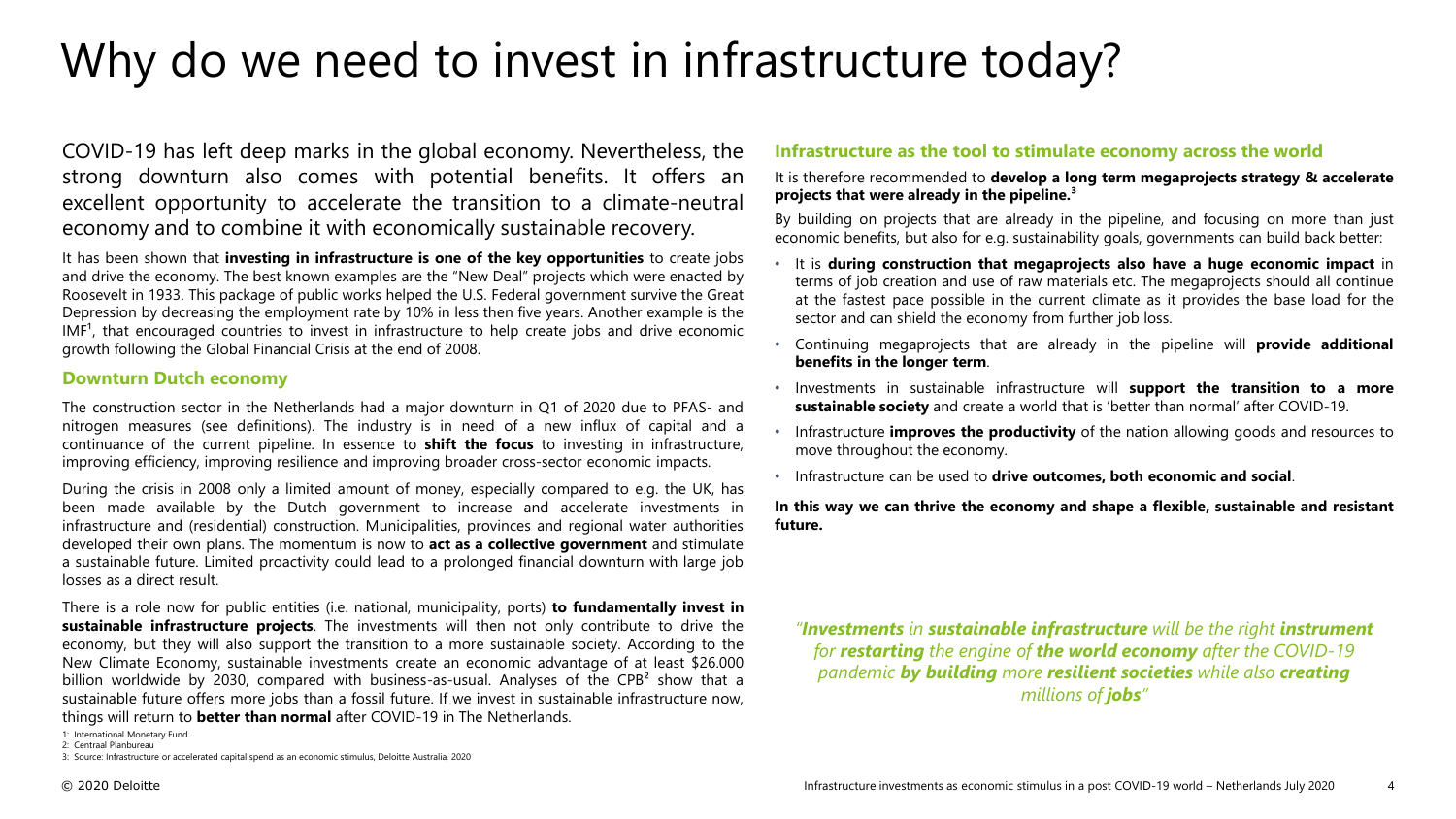# What can we do right now?

Governments should continue to deliver on the current infrastructure pipeline to drive future economic stimulus. Investing in megaprojects will not only create significant economic benefits in the longer term, but will also support the economy today. By investing in infrastructure, can improve efficiency, resilience and broader cross-sector economic impacts and move to a more sustainable society.

#### **Focus on infrastructure projects**

Megaprojects<sup>1</sup> have a huge economic impact on fostering regional growth through employment generation. Governments should consider ways to increase the speed at which these significant benefits are being generated, both during construction and after completion.

During construction, the megaprojects should all continue at the fastest pace possible in the current climate. It provides the base load for the sector and can shield the economy from further job loss. Where possible digital best practices should be used to shield personnel from potential infection risks and maximize project productivity and minimize overall project risk.

Governments should consider some of the regulatory impediments that will inhibit or slow economic growth (such as labor, planning and environmental laws) and thereby infrastructure projects. Safety should be of course the number one priority, so it remains a careful balance to optimize speed, but do so in a safe way.

In order to achieve the Dutch climate objectives and to strengthen the economy, Minister Van Nieuwenhuizen and State Secretary Van Veldhoven informed the House of Representatives about the national strategy for climate-neutral and circular infrastructure projects and about agreements to be able to work climate-neutral and circular in 2030.

COVID-19 changed the way we work, possibly forever. The pandemic is forcing us to think about different ways of working and how we need to equip ourselves to do that effectively. With effective recovery policies, **current key metropolitan infrastructure projects can be mobilized to accelerate the development of sustainable climate adaption**.



1: Zie Definitie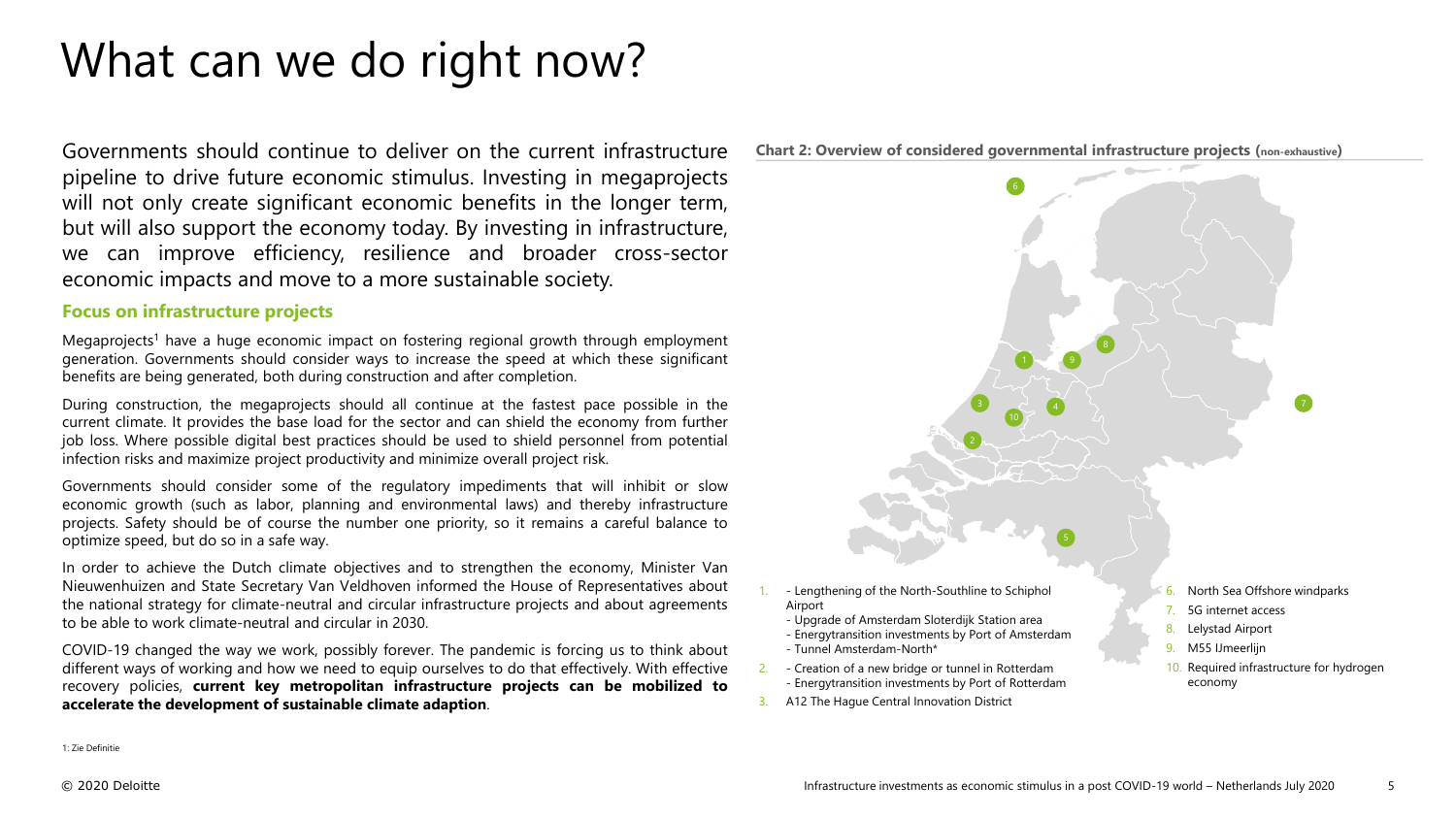# How can we make this happen?

Whilst the megaprojects bring out the benefits outlined earlier in Chart 3: Futureproof situation through infrastructure investments this document, they are less likely to show positive economic impact unless they are live or in the tender phase. Next to a strong long term strategy governments, but also local authorities and private organisations have to focus on optimizing the existing asset base.

Focusing on the existing asset base will directly allow companies to **improve efficiency, resilience and generate short term broader cross-sector economic impacts**. Once again using technology in a smart way to transform, and de-risk delivery. The following steps have to be adhered in order to generate the maximum chance of success:

- **1. Start with existing assets**. Increase the spend on asset management and maintenance. The government has billions worth of (hard) assets. Historically there has been a backlog of maintenance on assets as competing budgetary pressures have favored new build. Investment in optimizing the configuration and performance of existing infrastructure assets can bring impact quickly.
- **2. Take a holistic view**. A holistic view can create wider social and economic benefits than traditional approaches to development and infrastructure investment. It ensures we take a broader view and invest in the right projects for the community.
- **3. Digitally enabled infrastructure delivery**. The challenges associated with the delivery and operation of complex infrastructure in today's marketplace have been well documented in recent years. There are many reasons for the variability in project outcomes but one common thread in the array of solutions is effective use of real time data and analytics.



Source: Deloitte modification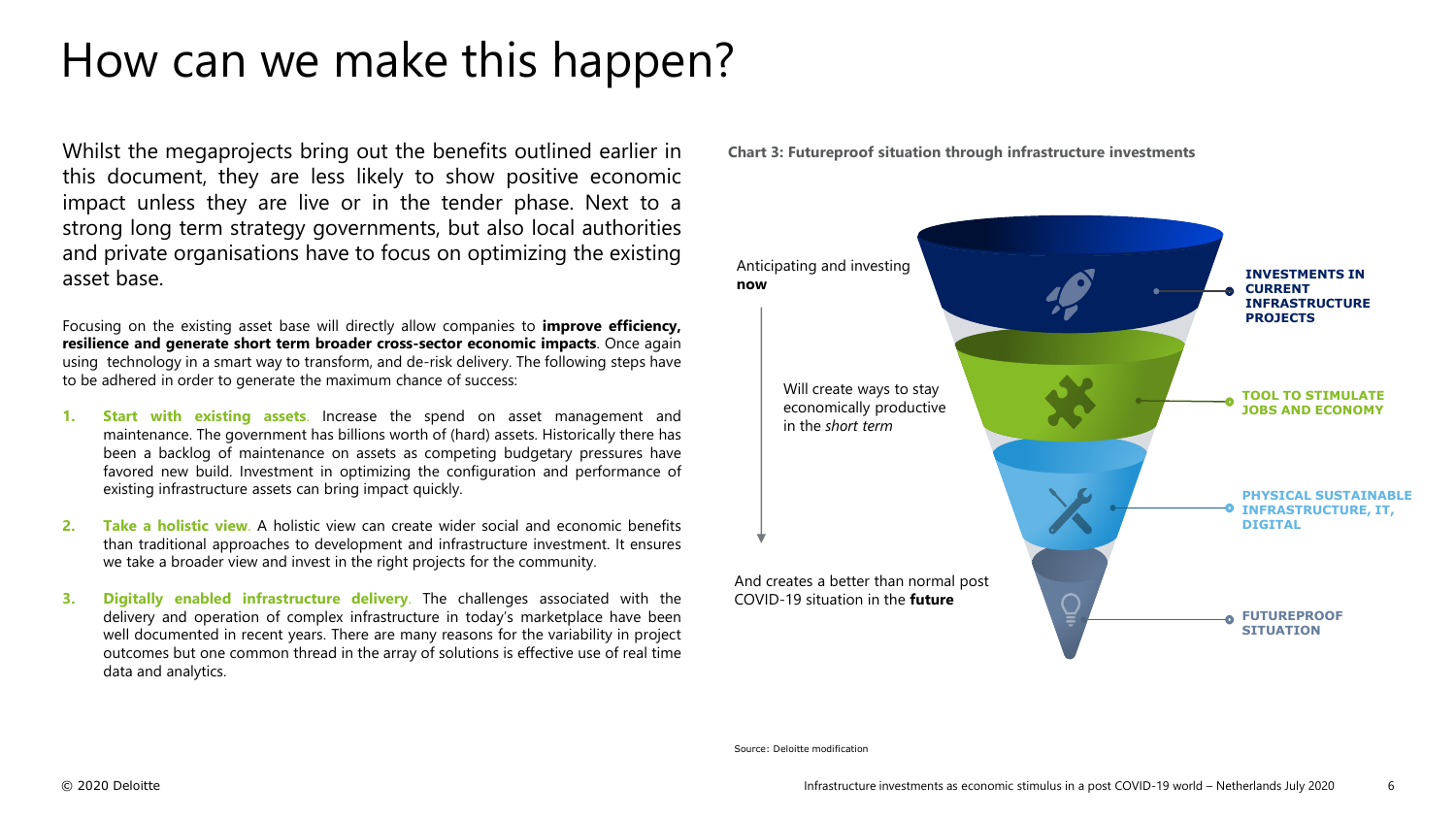# Looking beyond the financial business case

When starting new projects and expediting the existing pipeline, there is always a risk of focusing on the short term urgent benefits. The whole is always greater than the simple sum of its parts. By building back better, wider social, sustainable and economic impact can be achieved.

The high impact and urgency created by the COVID-19 crisis might trigger an exaggerated response by focusing too much on short term quick win projects. Even though a solid economic business case remains important for both a successful and viable project, governments and public organizations need to keep the wider benefits in mind.

By ignoring sustainability and keeping a too narrow focus on the economic business case we are just biding our time until the next crisis. Climate change and long term demographic changes will affect our economy over the coming decades, if we want it or not.

Infrastructure allows us to **plan for the long game.** Governments should include into account sustainable and social benefits when creating their long term development strategies. Parameters such as kilotons CO2 reduced, social mix & upwards potential, digital preparedness and so forth should be taken into account.

**Each level of public administration has a role to play** here. This approach is built around 2 main pillars, cooperation and clear division of roles and responsibilities. Governments in financing and national planning, local authorities in project selection and benefit monitoring, semi-public authorities (e.g. ports) in project development and cross sectoral facilitation.

### **Chart 4: Key factors of a sustainable financial business case**

### Economic

- Higher wages and quality jobs for workers
- Superior products for consumers
- Higher tax revenues for government
- More resilient to economic downturns
- Higher than average productivity and firm growth

## Financial

- Capture more returns on public investments
- Enables value sharing through development receipts or estate fees
- Drives long term value by activated places that attract high quality tenants

### Social

- Create opportunities for community connectedness
- Allow delivery of social and community benefits in a more considered and strategic way

### Sustainable

- More environmentally efficient than traditional sprawl
- Focus on existing trends of greenification
- Develop long term growth in a sustainable manner

### The whole is greater than the sum of its parts

- Co-ordination of investment, reform and services has a multiplicative rather than additive effect
- The whole is greater than the sum of the parts
- Avoids double counting by multiple projects
- Avoids silo-ed investments in transport, utilities, and land use planning



888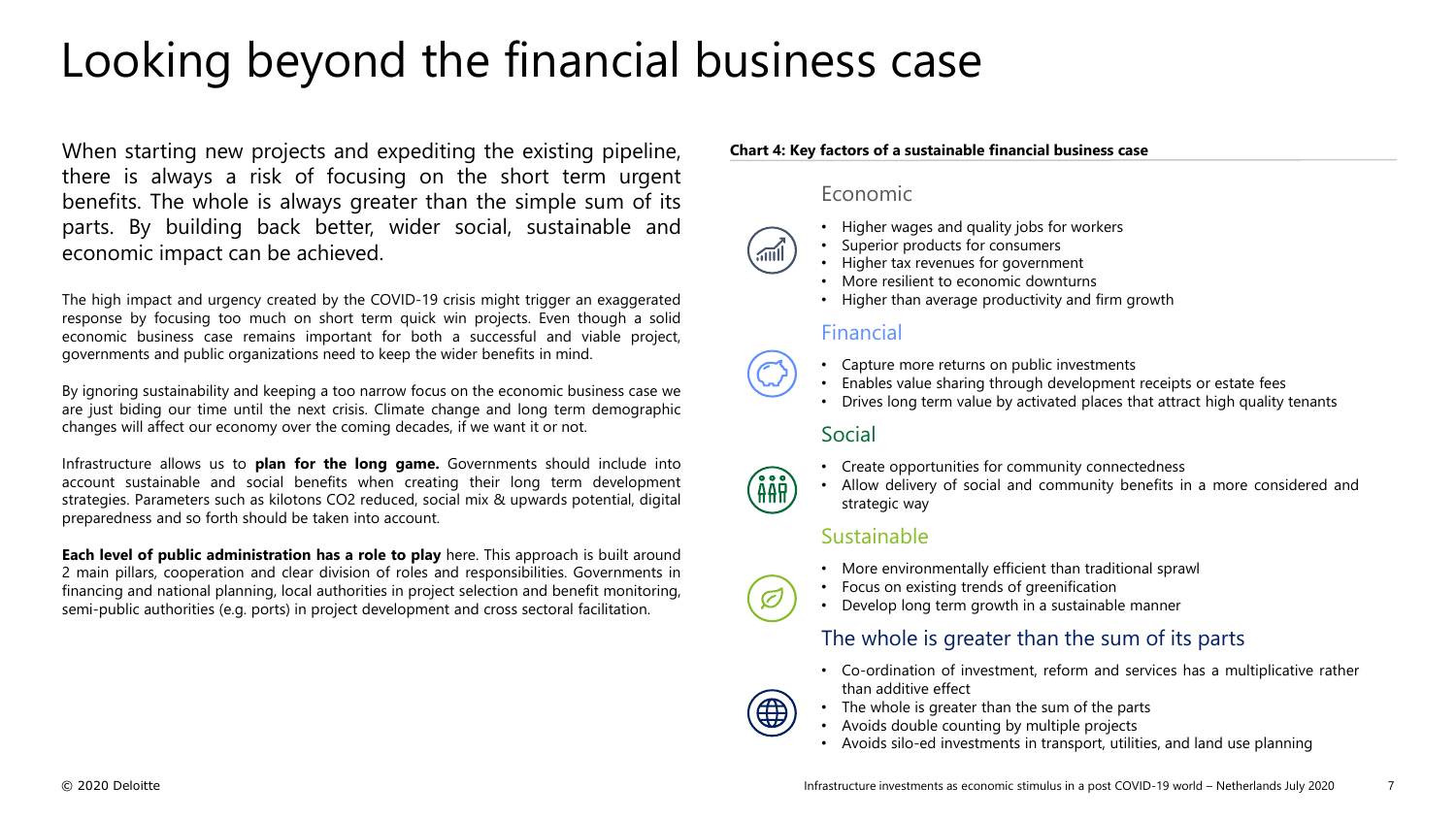## Conclusion

In conclusion, during, and after, the current COVID-19 crisis, investment in infrastructure offers a strong backbone to keep people employed, keep businesses afloat and maintain the productive capacity of the economy. In addition of offers a unique opportunity to build back better.

With cash flows at short hand, our first intuition is to put infrastructure investments on hold, this goes for governments and local authorities alike. Even though this is a correct short term natural response, it only aggravates the eventual downturn after the crisis.

Infrastructure investment projects should all continue at the fastest pace possible in the current climate as it provides the base load for the sector and can shield the economy from further job loss; this of course needs to be balanced out with what is a responsible health response to COVID-19.

Roles and responsibilities differ across the infrastructure value chain. Governments should consider some of the regulatory impediments that will inhibit or slow growth, develop new megaproject-strategies and focus on their existing asset base, improving efficiency, resilience and broader cross-sector economic impacts through precincts and using technology to transform and de-risk delivery.

Investing in sustainable infrastructure projects will support the transition to a more sustainable society and create a world that is 'better than normal' after COVID-19. The momentum is now to act as a collective government and stimulate a sustainable future.

These logical steps can **accelerate infrastructure as a green economic stimulus and allow us to build back better.**

### **Key messages**

- **The Netherlands require a strong economic stimulus package** to limit long term COVID-19 effects to the economy
- **Infrastructure can be used as an effective tool** for fiscal stimulus but with some key takeaways:
	- **1. Megaprojects should continue** and be bolstered through a strong, long term, government driven strategy
	- **2. Governments should remove impediments** to fast tracking infrastructure delivery e.g. planning and complex procurement
	- **3. Start with existing assets** for 'quick wins' and short term stimulus
	- **4. Think beyond the financial business case** to create wider economic and social benefits
	- **5. Technology can help** us deliver infrastructure more efficiently from a time and cost perspective.
	- **6. Urge for sustainability** to seize the current COVID-19 situation by recovering and aiding economies in a sustainable way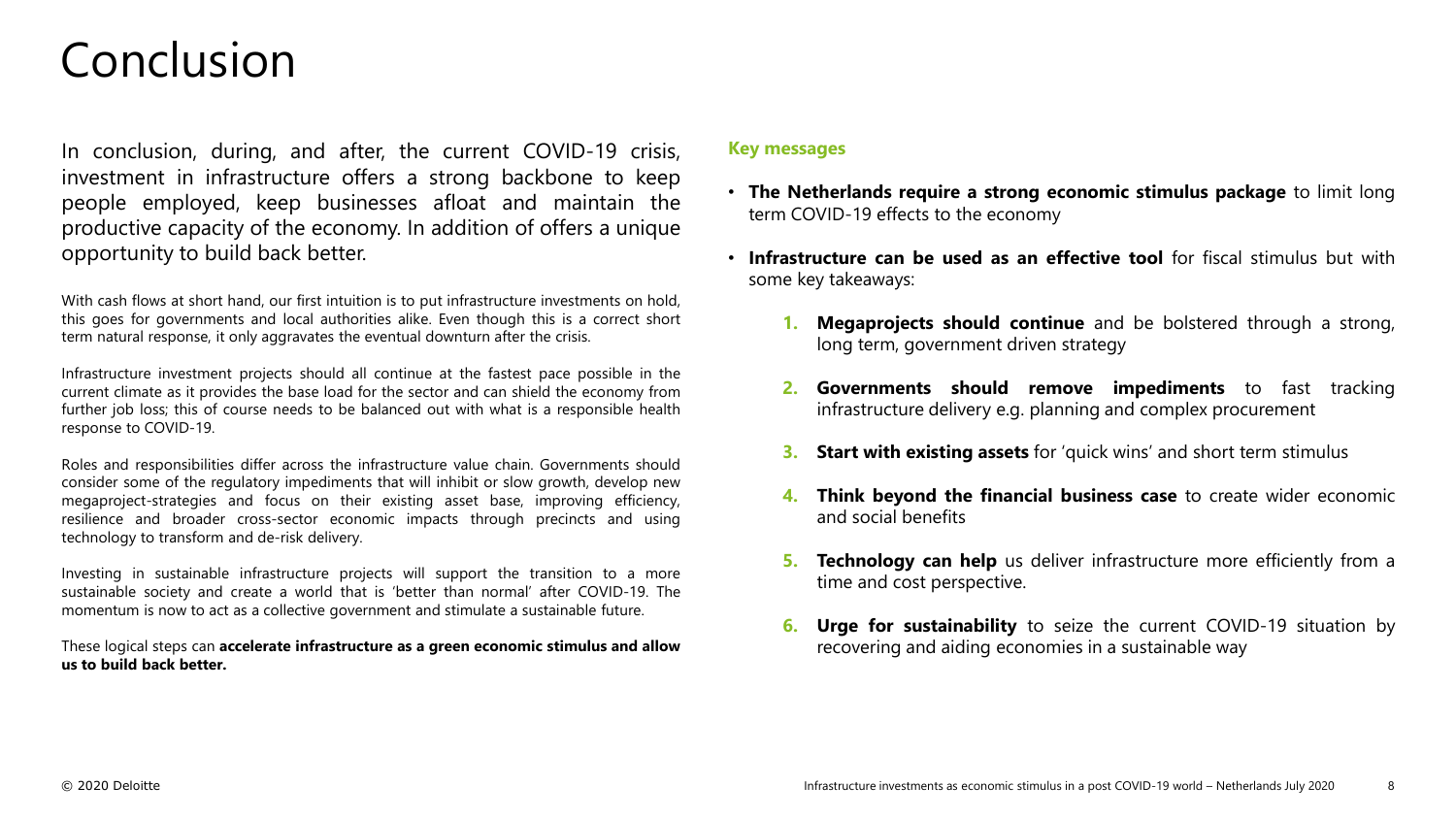## How can Deloitte assist?

Deloitte Real Estate supports multiple parties in the infrastructure value chain due to its extensive expertise. We have a large international footprint, having advised on many large and complex infrastructure and capital projects around the world. We provide advise on the challenges of today, as well as a vision to consider the challenges yet to conquer.

We can help you with maximizing value from infrastructure investments such as, investing in various infrastructure assets and other large capital projects representing a major investment and a complex challenge.

Deloitte Real Estate offers an end-to-end service for investors, developers, and operators in both the public and private sectors across the entire lifecycle of an asset. Our (global) network brings together world-class best practice and market-leading expertise with indepth knowledge of local markets and the range of infrastructure asset types.

Our extensive range of services relate to strategy & planning, financing & procurement, project organization, execution, tax and audit, we support clients in the planning, financing, procurement, delivery, operation and maintenance of infrastructure assets and other large capital projects.

> *"Let's get through this crisis together with a sustainable impact that lasts"*

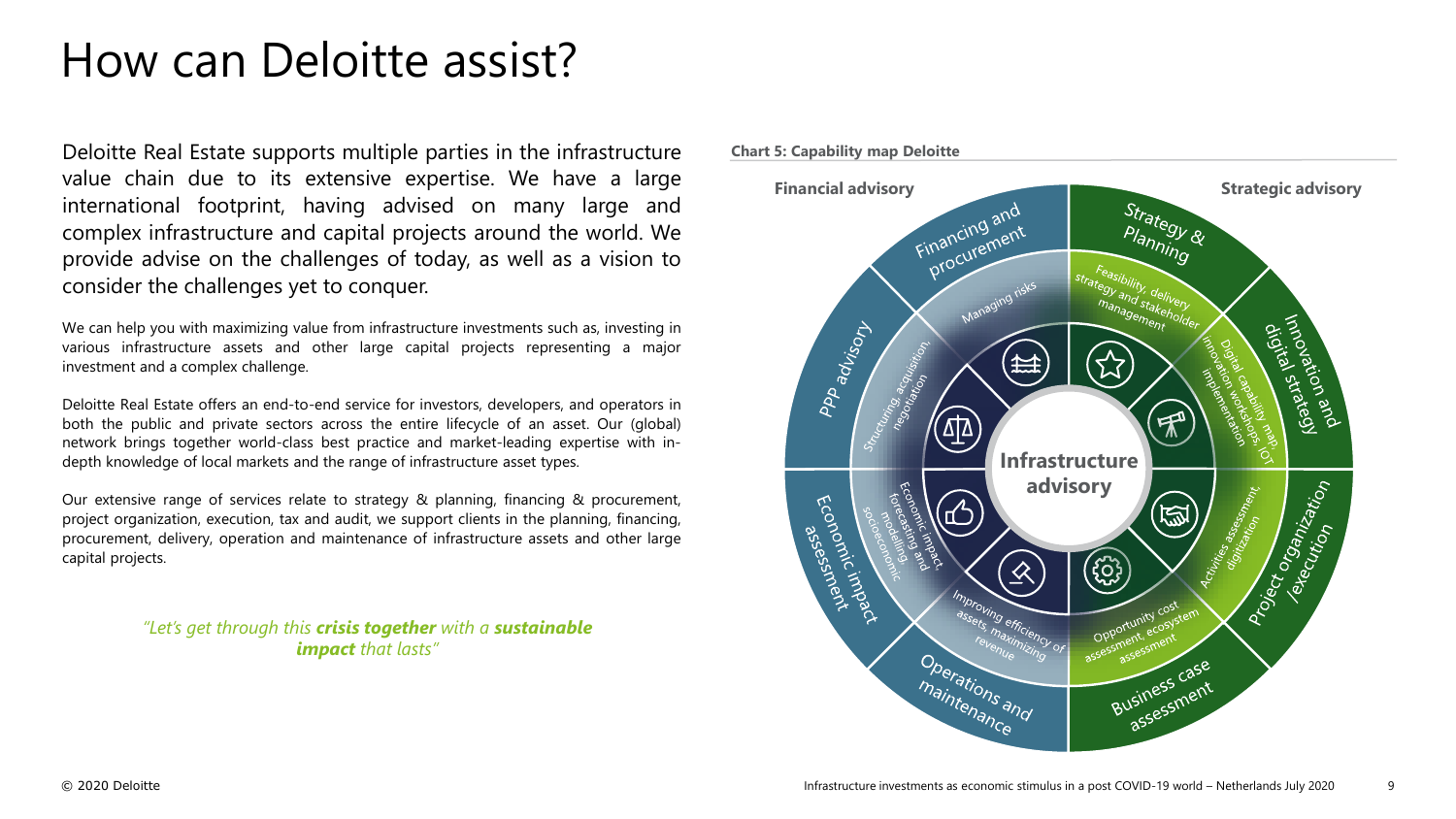# How can Deloitte assist?

Deloitte Real Estate can support you thanks to its extensive expertise and its large (international) network of public and private parties



**Jurriën Veldhuizen** Partner Real Estate +31 6 520 48 770 jveldhuizen@deloitte.nl Jurriën is managing partner of Deloitte Real Estate as well as Segmentleader Construction for Deloitte Netherlands. Together with his team he is active for multinationals, governments, developers, investors, constructions firms, housing organizations, health care and universities & schools in the following fields: Urban and Real Estate Development, Partnerships & Eco-systems, Business Location Services, Economic Impact Analysis, Real Estate Portfolio Advisory, Real Estate Financial Advisory and (Sea/Air)Port Advisory.



**Lennert Middelkoop** Partner Real Estate +31 6 104 30 429 lmiddelkoop@deloitte.nl

Lennert is partner at Deloitte Real Estate. He has 18 years of experience in Urban and Economic development as an advisor, manager and leader. Lennert is specialized in healthy urbanisation, transitionand change management, ecosystems and (public-private) partnerships, strategy and organization.



#### **Indra Vonck** Manager Real Estate +31 6 133 56 402 ivonck@deloitte.nl

Indra Vonck is a manager at Deloitte Real Estate. He primarily works in the infrastructure and capital projects area with a specific focus on seaport and maritime development where he leads the Deloitte Port Advisory centre of excellence. Indra has a PHD in Maritime economics (specialisation port development) from the university of Antwerp and Solvay Business School Brussels.



**Wouter de Wit** Senior Consultant Real Estate +31 6 125 67 439 wdewit@deloitte.nl

Wouter is a senior consultant at Deloitte Real Estate and Deloitte's International Future of Mobility team. He focuses on infrastructure and (smart) city development and worked on capital projects around urban (re)development, train stations and (air)port development in the UK, Australia, Middle East and Africa. Prior to joining Deloitte Wouter worked for the International Transport Forum of the OECD in Paris.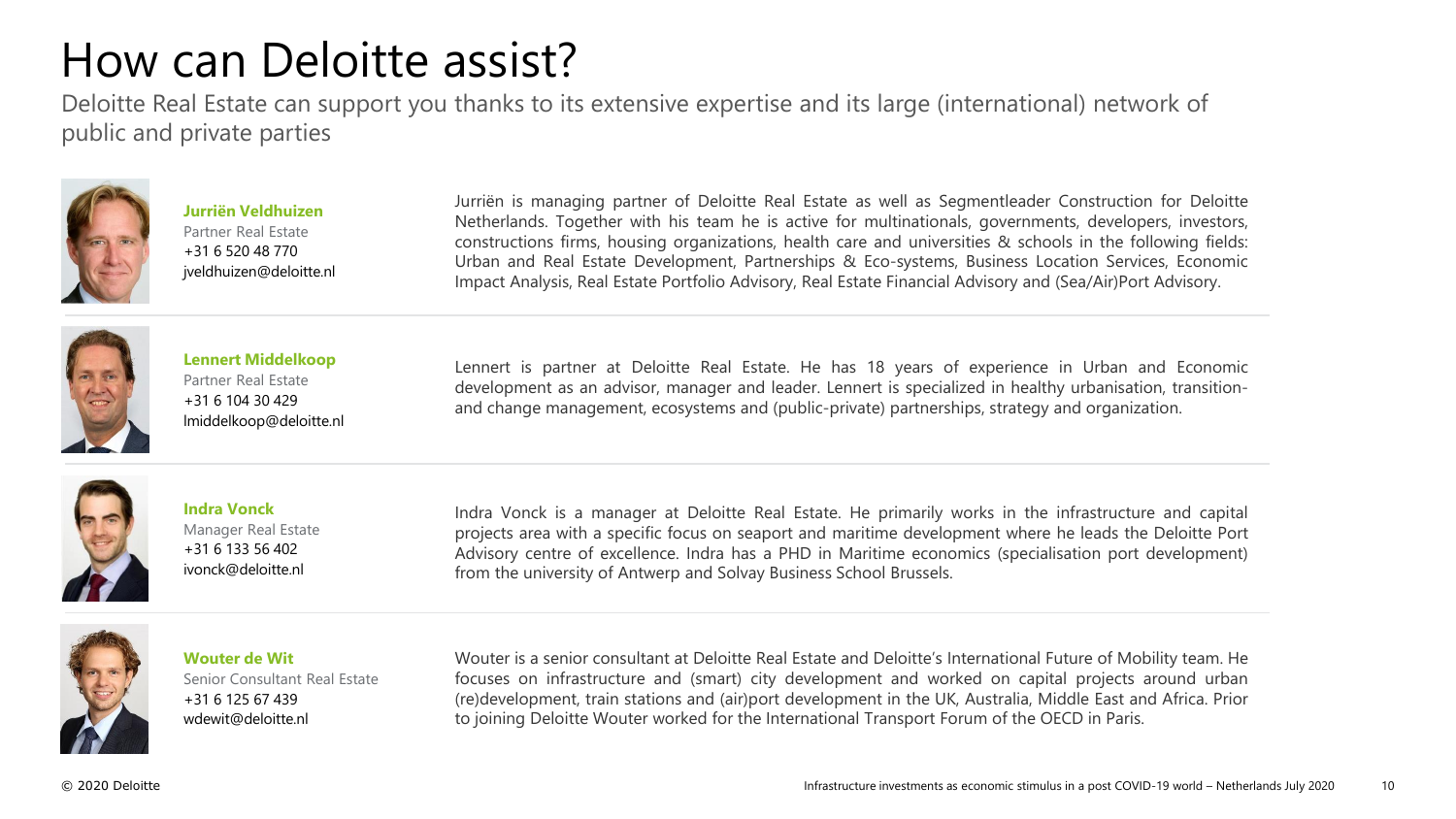## Definitions

### **PFAS- and nitrogen measures**

In May 2019, the Dutch Council of State ruled that the current 'Integrated Approach to Nitrogen' (PAS in Dutch) on reducing excess nitrogen in vulnerable Natura 2000 areas is in breach of EU law. This has effectively put the granting of permits for building houses and infrastructure, and enlarging farms on hold. During the end of 2019 and the beginning of 2020 the Netherlands were threatened by a significant diminish of new houses being built. The government wanted to build 75.000 new properties each year over the coming years, but the PFASand nitrogen crisis has thrown a spanner in the works and cut this number by almost 40 percent.

### **Megaprojects**

In relation to this Insight we refer with megaprojects to temporary endeavors (i.e. projects) that are characterized by large investment commitment, vast complexity (especially in organizational terms), and long-lasting impact on the economy, the environment, and society.